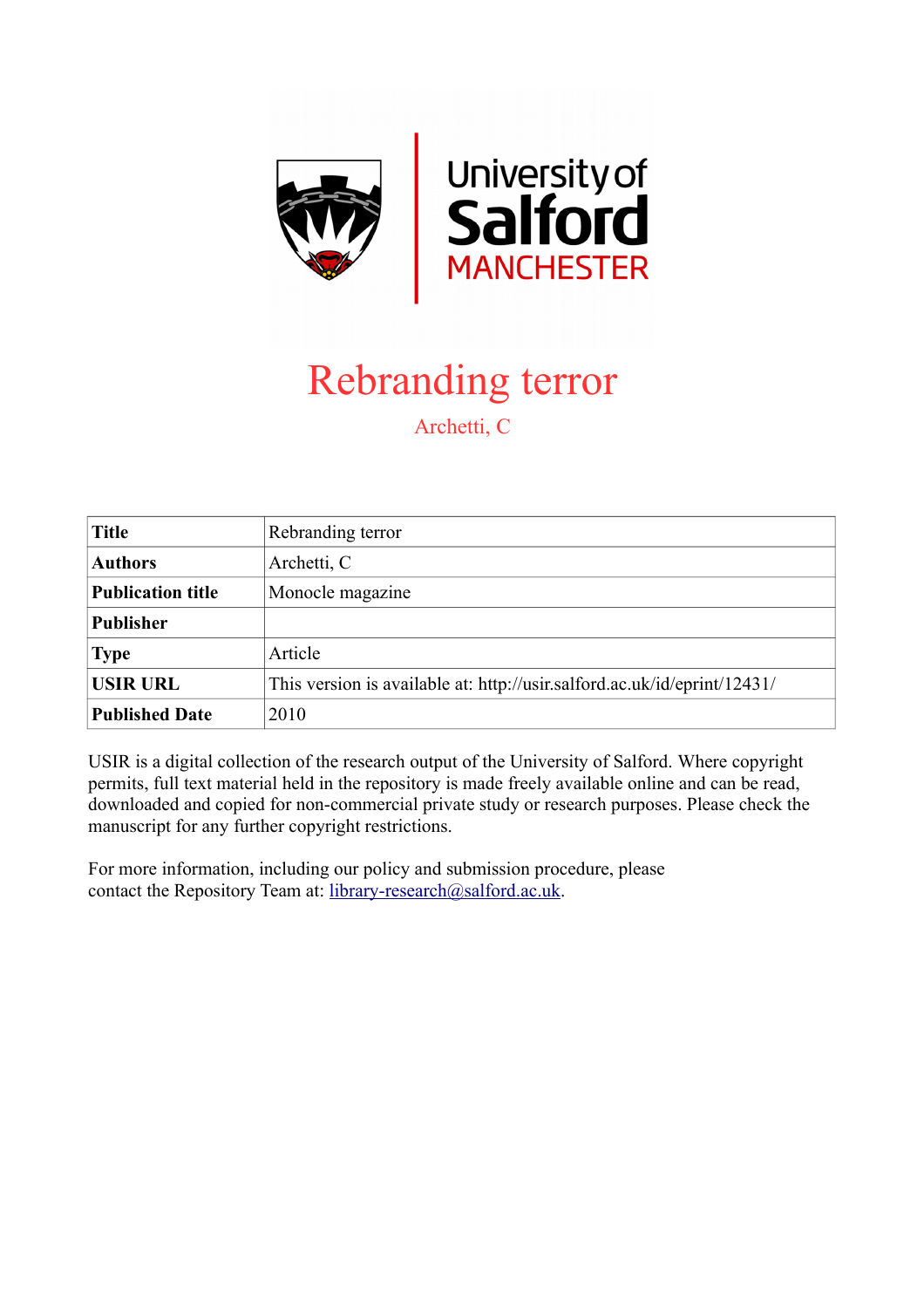## **DRAFT**

**The final version of this article was published in** *Monocle* **39 (December-January issue) as part of "The Future Starts Here" feature, available online at: [http://www.monocle.com/sections/affairs/Magazine-Articles/The](http://www.monocle.com/sections/affairs/Magazine-Articles/The-fututre-starts-here/)[fututre-starts-here/](http://www.monocle.com/sections/affairs/Magazine-Articles/The-fututre-starts-here/)**

**(essay n. 7/10).**

**07/10**

**Rebranding terror**

*Cristina Archetti*

Political scientist

Preface:

Ten years after its most devastating attack, al-Qaeda has turned into a franchiser, publisher, and occasional climate-change activist. Can the world's most deadly terrorist group go mainstream and keep its edge?

As its enemies solemnly prepare to commemorate the 10th anniversary of the September 11 attacks in the US, al-Qaeda faces an unusual predicament for a terrorist network: a brand crisis. The al-Qaeda name is being used by organisations from Yemen to Tunisia who embrace the group's narrative of Muslim oppression at the hands of Western powers since the Crusades. Everyone in the wired world has access to Osama bin Laden's message – but with user-generated content the al-Qaeda brand can be turned into anything anyone with a computer wants it to be. How much longer can an ideology claim to be extremist when it seems to offer something for everyone?

As it begins its second decade after September 11, is it time for al-Qaeda to rebrand, or even reinvent itself as a mainstream party that can play directly to a new broader base?

Like many successful brands, al-Qaeda has adapted to changing circumstances while staying true to its core. Even in a decade in which its operatives have failed to pull off another attack as spectacular as 9/11, the flops reinforced the brand. Blown plots, often by individuals born in western societies, have strengthened the idea of al-Qaeda as an omnipresent threat and fed its mystique of a heroic grassroots resistance against the West's corrupted societies.

For a group with a pre-modern ideology, al-Qaeda has adjusted nimbly to 21st-century opportunities. It has used online channels and built media agencies such as As-Sahab, redirecting its propaganda from threads in obscure chatrooms to YouTube and even a slick online magazine in English, Inspire. Through those media, al-Qaeda has looked beyond merely recruiting radical individuals to resonating with wider audiences. Talking about oil contracts in the aftermath of the Iraq War was designed to appeal to the anti-global movement. Following the 2009 Copenhagen climate summit, bin Laden expressed environmental concerns.